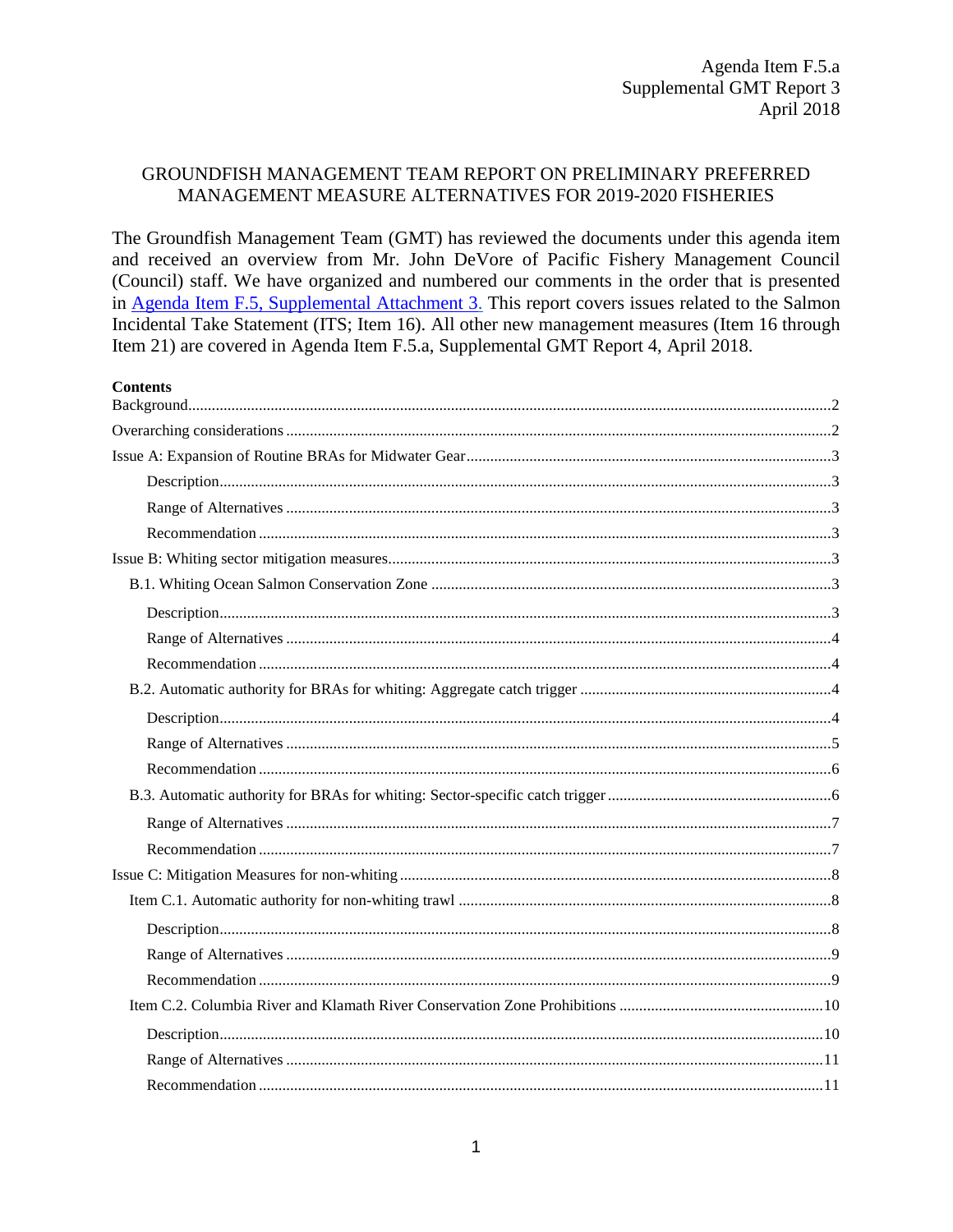## <span id="page-1-0"></span>**Background**

In December 2017, the National Marine Fisheries Service (NMFS) released the results of its Section 7 consultation and 2017 ITS. At the March 2018 Council meeting, the GMT provided a report to the Council on several of the reasonable and prudent measures (RPM) and their accompanying terms and conditions (T&Cs) from the 2017 Salmon ITS that were to be developed for the 2019-2020 biennium [\(Agenda Item H.5.a, GMT Report 1, March 2018\)](https://www.pcouncil.org/wp-content/uploads/2018/02/H5a_GMT_Rpt1_Mar2018BB.pdf). These T&Cs required assessing current salmon monitoring capabilities, as well as developing mitigation measures to address salmon bycatch and rules for managing the "reserve."

To build upon the range of alternatives (ROA) provided by the GMT in March, the Council requested that the GMT further investigate additional items pertaining to the reserve, non-trawl fisheries, and whiting sector-specific bycatch reduction areas (BRAs). The items include measures to reduce bycatch before there is a need to access the reserve and a protocol for accessing the reserve. Below, the GMT provides a short description of each item under the different issues for consideration (including those presented in March), the ROA, and recommendations for the Council's selection of a Preliminary Preferred Alternative (PPA). To help facilitate Council discussion and decision-making, the GMT has grouped the issues and labeled each item and ROA. Appendix A of this document contains a summary table listing all of the issues and items along with GMT recommendations for Council consideration.

## <span id="page-1-1"></span>**Overarching considerations**

The 2017 Salmon ITS requires groundfish fisheries (both non-whiting and whiting) to be managed so that their salmon bycatch does not exceed the thresholds established for those fisheries. Mitigation measures are required before the Council could consider allowing sectors to fish into the reserve. Many of the alternatives discussed below are mandatory to meet the conditions specified in the ITS. The GMT notes that since 2002, there has never been a situation where both sectors exceeded their threshold levels at the same time. A situation like this would be undesirable as both could benefit from the reserve but it may not be available to both sectors, potentially resulting in widespread closures. Additionally, industry has shown the ability to be proactive in their avoidance of salmon, and some sectors, such as the at-sea fleet, have self-regulated hotspot closures and move-along rules. The Council should consider these factors when evaluating how conservative alternatives need to be, for example, the extent of depth restrictions.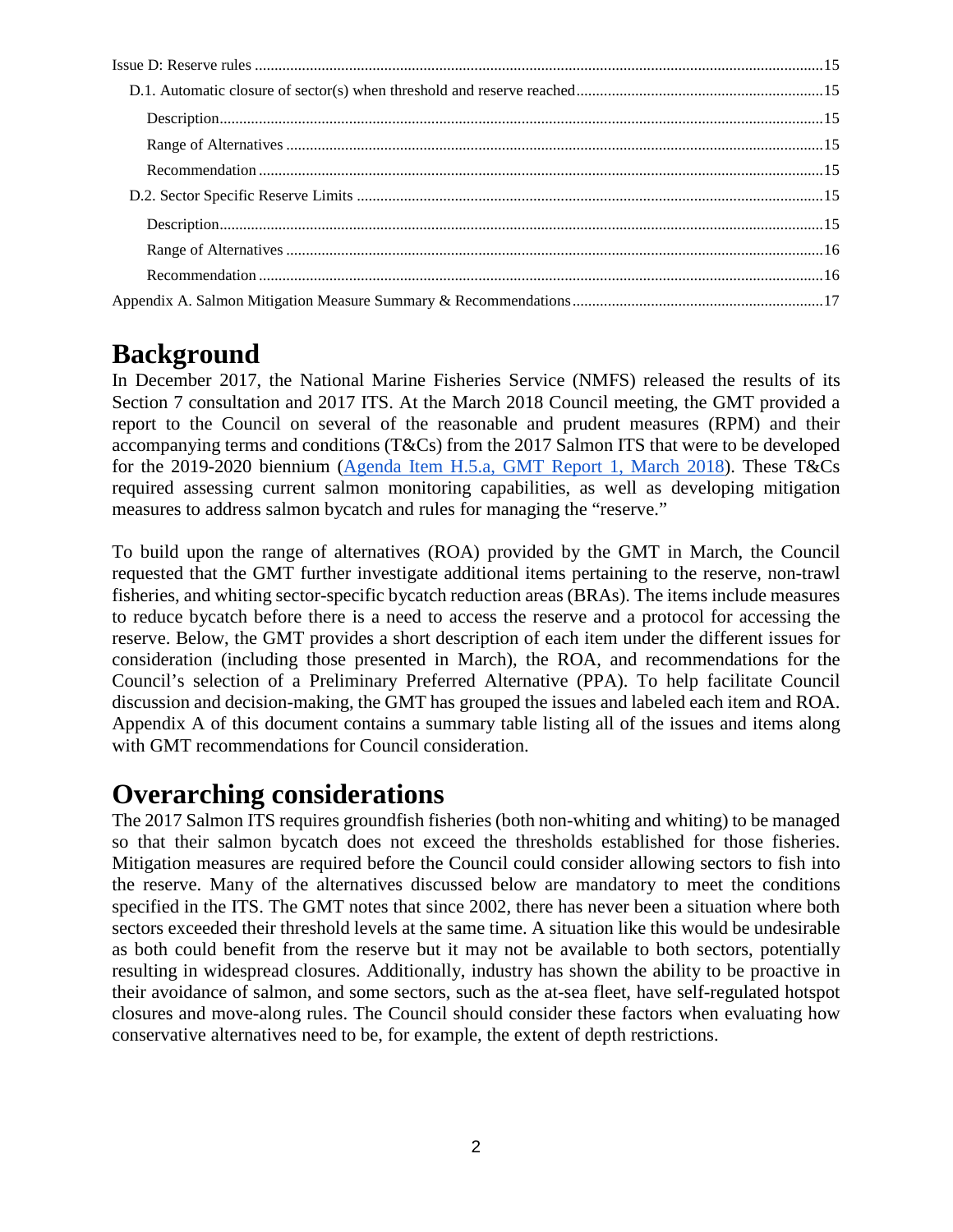## <span id="page-2-0"></span>**Issue A: Expansion of Routine BRAs for Midwater Gear Description**

<span id="page-2-1"></span>BRAs are depth-based management measures used to close depths shallower than a specified depth contour to vessels using midwater gear to minimize impacts to groundfish, or any prohibited or protected species, such as salmon. Currently in regulation, BRAs are available to close areas shoreward of the 75, 100, and 150 fathom depth contours and can be implemented for a specific sector (i.e., catcher/processor, mothership, shoreside whiting, and shoreside non-whiting midwater) at any latitudinal break. The Council requested in November 2017 that the GMT analyze a BRA that could be implemented from the 200 fathom depth contour shoreward. Upon completion of that analysis [\(Appendix C,](https://www.pcouncil.org/wp-content/uploads/2018/03/F5_Att2_Appendix_C_New_Management_Measures_1804_Apr2018BB.pdf) Section 1.2.1), the GMT determined that the 200 fathom BRA would likely be the most effective of the depth contours for reducing salmon bycatch in the whiting sectors, because it would close shallower areas with the highest bycatch rates (Figure 1 from [Agenda Item H.5.a, GMT Report 1, March 2018\)](https://www.pcouncil.org/wp-content/uploads/2018/02/H5a_GMT_Rpt1_Mar2018BB.pdf). However, in the non-whiting midwater trawl fishery, the GMT notes that a 200 fathom BRA would essentially close the fishery as the fishery typically operates in more shallow waters. Regardless, the GMT supports creating a 200 fathom BRA as a new management tool.

The GMT developed the following alternative based on our analysis of BRAs and the Council's discussion in March 2018.

### <span id="page-2-2"></span>**Range of Alternatives**

**No Action:** BRAs are available through routine inseason action at 75, 100, and 150 fathom depth contours for mitigating salmon bycatch for vessels using midwater gear.

**Alternative 1:** In addition to the current BRAs, add the 200 fathom depth contour for use as a BRA for vessels using midwater gear through routine inseason action.

### <span id="page-2-3"></span>**Recommendation**

**The GMT recommends that the Council select Alternative 1 as its PPA.** Alternative 1 would make a BRA from the 200 fathom depth contour shoreward available for routine inseason action for all vessels using midwater gear (whiting and non-whiting). This BRA would be effective for reducing Chinook salmon bycatch in the whiting sectors since it would close the depths with the highest bycatch rates. However, this BRA would close off a majority of the areas where the shoreside, mothership, and non-whiting midwater fishery operate. Ultimately, Alternative 1 would align all the midwater gear sectors (whiting and non-whiting) for regulatory ease and would be a mitigation tool in the future if needed.

### <span id="page-2-5"></span><span id="page-2-4"></span>**Issue B: Whiting sector mitigation measures B.1. Whiting Ocean Salmon Conservation Zone Description**

<span id="page-2-6"></span>The Ocean Salmon Conservation Zone (OSCZ) prohibits all whiting fishing and consists of all waters shoreward of a boundary line approximating the 100 fathom (183 m) depth contour if the whiting sectors, including tribal, are projected to attain, or exceed, the 11,000 Chinook salmon threshold (50 CFR 660.131(c)(3)). At that point, the Regional Administrator for NMFS West Coast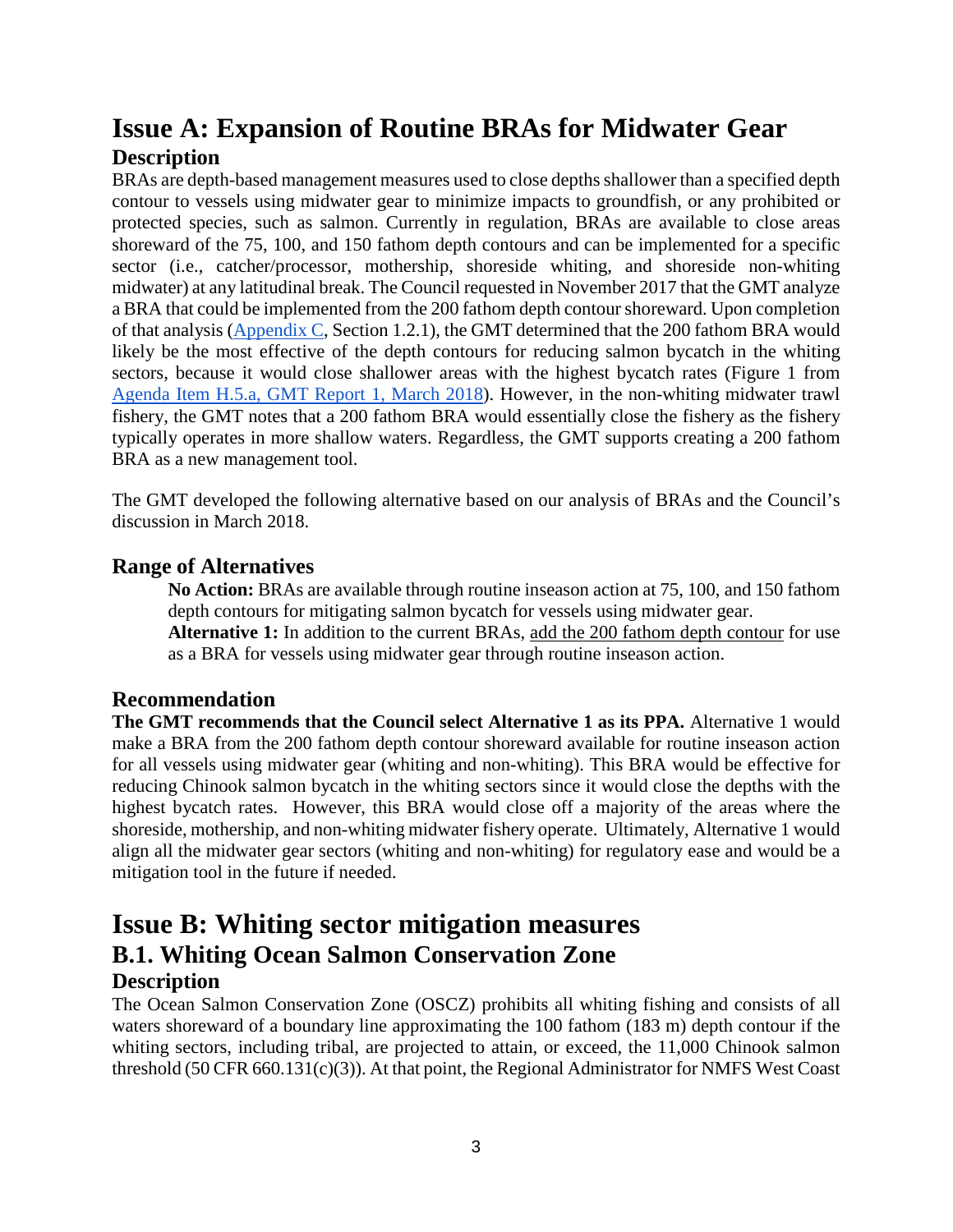Region would implement the OSCZ through automatic action authority. The 2017 ITS required that the OSCZ be analyzed to determine its effectiveness.

### <span id="page-3-0"></span>**Range of Alternatives**

**No Action**: Maintain the OSCZ. **Alternative 1:** Eliminate the OSCZ.

### <span id="page-3-1"></span>**Recommendation**

**The GMT recommends that the Council eliminate the OSCZ (Alternative 1) as the PPA.**  Based on the GMT's previous analysis [\(Agenda Item H.5.a, GMT Report 1, March 2018\)](https://www.pcouncil.org/wp-content/uploads/2018/02/H5a_GMT_Rpt1_Mar2018BB.pdf), the OSCZ does not appear to be an effective means of reducing salmon bycatch in the whiting fishery because it only closes shallow waters that are less than 100 fathoms. Effort in this area by the whiting sector tends to be low throughout the year, especially in the fall and winter, when this type of mitigation measure would most likely be used. Additionally, the Council may have other options for mitigation measures, such as a BRA or industry self-regulation, that may provide a more effective way to mitigate salmon bycatch in the whiting sector.

## <span id="page-3-2"></span>**B.2. Automatic authority for BRAs for whiting: Aggregate catch trigger**

### <span id="page-3-3"></span>**Description**

Currently, in regulation, BRAs may be implemented through automatic action if a whiting sector is projected to reach a sector-specific allocation prior to attaining the whiting allocation (§ 660.60(d)). This does not include salmon. Regulations would need to be developed to provide NMFS with the automatic action authority to implement BRAs once a specific salmon threshold is breached or projected to be breached prior to attaining the whiting allocation.

In the GMT'[s March 2018 Supplemental Report](https://www.pcouncil.org/wp-content/uploads/2018/02/H5a_GMT_Rpt1_Mar2018BB.pdf) (Agenda Item H.5.a), we evaluated the usefulness of alternative depth restrictions as a means to reduce inseason Chinook salmon bycatch for the three whiting sectors (shoreside, catcher/processor, and mothership) in aggregate. The GMT noted that BRAs could also be implemented on a sector-specific basis at any latitudinal break, which may be more effective for mitigating salmon bycatch than a "one-size-fits-all" approach. For example, a 200 fathom BRA closure, which closes the area shoreward of the 200 fathom depth contour to all whiting sectors, would be the most effective for reducing bycatch; however, it could disproportionately impact the shoreside and mothership (MS) sectors, which tend to fish in shallower waters than catcher/processors (CP; see [Figure 1\)](#page-4-1).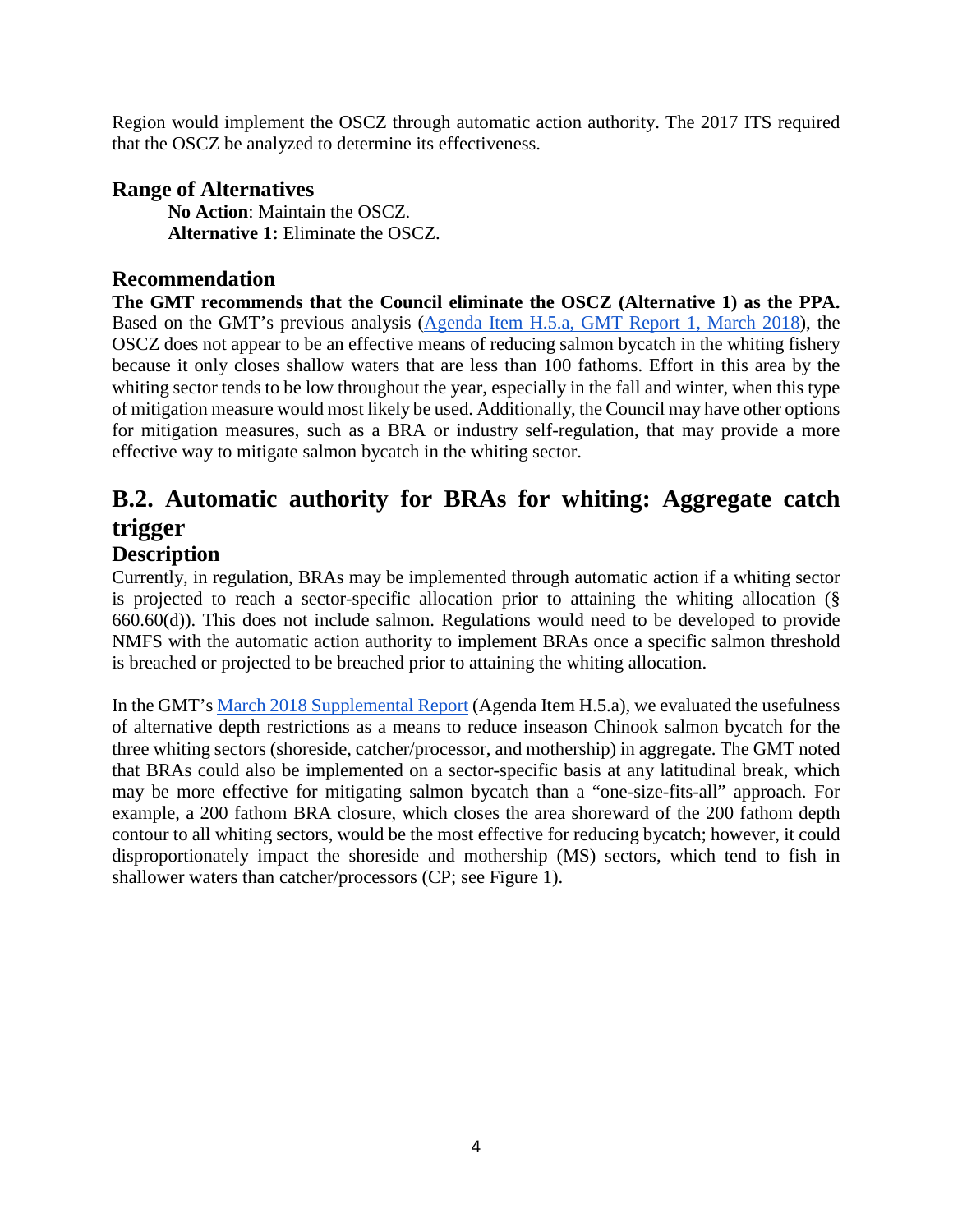

<span id="page-4-1"></span>**Figure 1: Relative bycatch rate (# Chinook salmon / mt of whiting) and effort (percent of hauls) distributions by month and depth bin for the catcher/processor and mothership at-sea whiting sectors, 2011-2017.**

A more equitable and practicable approach could be a BRA at 150 fathoms for the MS sector, which would mitigate against the higher bycatch bins  $\left($ <150 fathoms), while at the same time avoiding pushing the MS sector into depths that are outside of their normal operational area. For the same reasons, a 200 fathom BRA would be advisable for CP and a 150 fathom BRA for the shoreside fleet per the bycatch rate and effort distributions described in our March report [\(Figure 1](#page-4-1) above and Figure 1 from [Agenda Item H.5.a, GMT Report 1, March 2018,](https://www.pcouncil.org/wp-content/uploads/2018/02/H5a_GMT_Rpt1_Mar2018BB.pdf) respectively).

If the Council recommended the creation of an automatic action authority for implementation of BRAs to mitigate against salmon bycatch in the whiting sector, non-discretionary triggers that would prompt action would need to be developed. The GMT provides a range of alternatives below for Council consideration.

#### <span id="page-4-0"></span>**Range of Alternatives**

**No Action:** BRAs not available as an automatic action for mitigating salmon bycatch in the whiting sector.

**Alternative 1:** Create an automatic action authority where the aggregate whiting catch (tribal and non-tribal) is the trigger for NMFS to implement a 100 fathom BRA for the shoreside and MS sector and a 150 fathom BRA for the CP when X percent of the threshold is taken: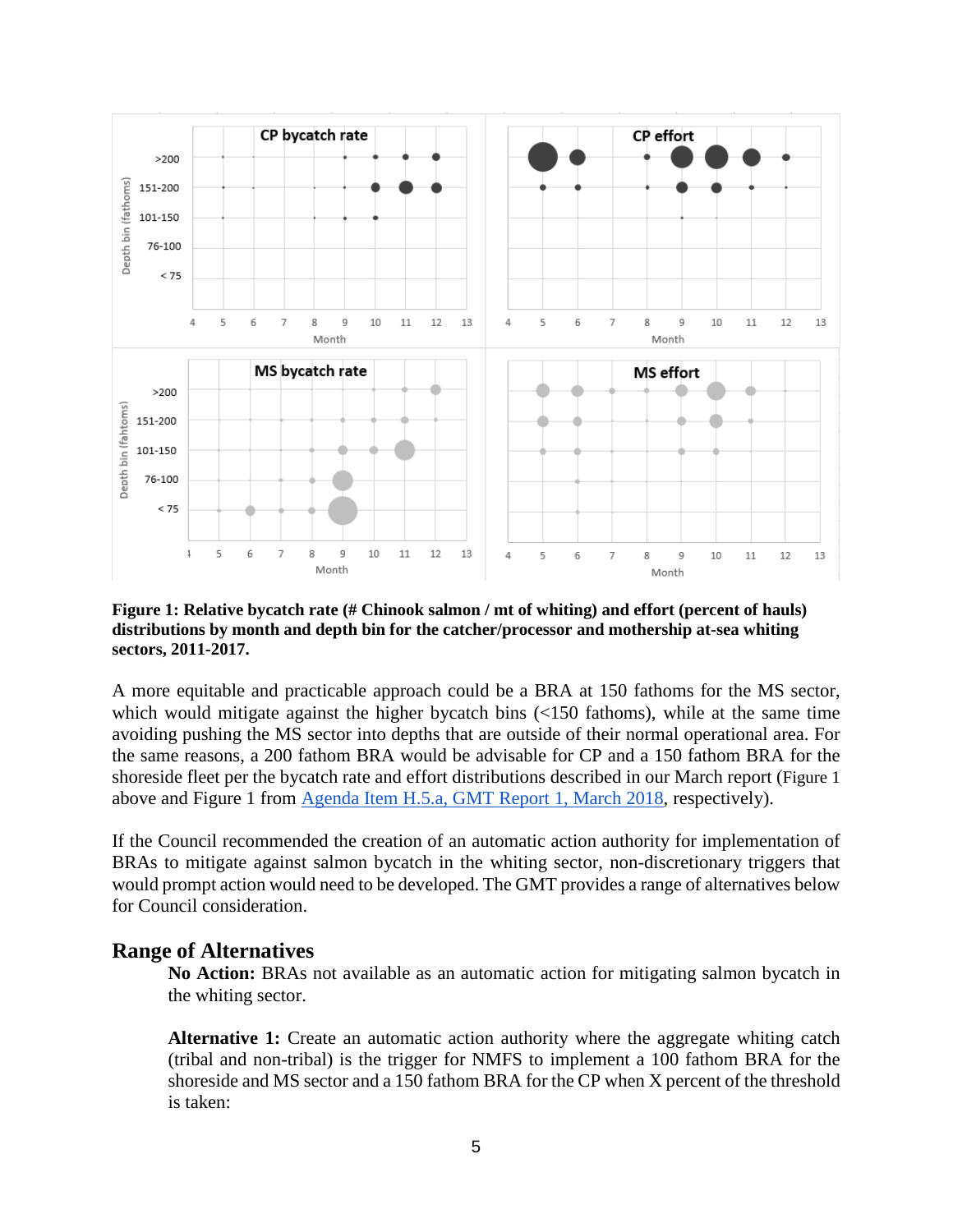*Option a*: 70 percent of threshold (7,700) *Option b:* 80 percent of threshold  $(8,800)$ *Option c:* 90 percent of threshold (9,900)

**Alternative 2***:* Create an automatic action that would implement a 150 fathom BRA for the shoreside and MS sectors and a 200 fathom BRA for the CP sector if the whiting sectors' threshold of 11,000 Chinook salmon is exceeded before the whiting allocation is fully attained.

#### <span id="page-5-0"></span>**Recommendation**

**The GMT recommends that the Council select Alternative 2 as its PPA.** This would develop an automatic authority for sector-specific BRAs for the whiting sectors that are triggered when the aggregate catch amount reaches the whiting threshold. The GMT believes that Alternative 2 provides the mechanisms to limit bycatch in the whiting sector in the case that the whiting sector exceeds the threshold and there is potential take of the reserve.

Alternative 1 was initially developed to reduce the chance of exceeding the threshold. The Council would need to specify a percent attainment of the whiting Chinook threshold that would trigger sector-specific BRAs (Option A = 70 percent; Option B = 80 percent; Option C = 90 percent). These options are simply for consideration; however, the amount could be something less than 100 percent of the threshold. If the Council were to select Alternative 1, the GMT does not have a recommendation on the threshold option at which to implement the first BRA, as we believe this is ultimately a risk call by the Council on when and how they want to mitigate bycatch. Ultimately, the GMT believes that if high bycatch rates were to occur inseason, the Council should address these situations through routine inseason actions initially and could develop additional mitigation measures if needed in November 2018 under the salmon ITS agenda item. Additionally, the evaluation through inseason would allow the Council to consider sector-specific industry (e.g., coop style management, hotspot closures) and Council efforts to reduce impacts to salmon to date and better inform decisions on implementation of depth restrictions that would be most effective, if needed.

## <span id="page-5-1"></span>**B.3. Automatic authority for BRAs for whiting: Sector-specific catch trigger**

While the Council could consider only developing BRAs for the entire whiting fleet if an overall level of Chinook salmon is taken (similar to the OSCZ), the Council could also consider automatic authority to implement BRAs for a specific sector if that sector reaches a specific bycatch amount or rate at a certain period in the season. Based on the Council's guidance from March for sectorspecific BRAs, the GMT examined historical trends in cumulative catch of Chinook salmon in each of the non-tribal whiting sectors from 2011-2016 (Figure 2). As shown, in some years, sectors can have higher than normal bycatch rates. For example, the shoreside whiting sector had high bycatch by August in both 2011 and 2014, and reached over 6,000 salmon by October of 2014. The Council could consider recommending the development of an automatic action authority that would implement BRAs for each sector, if they take a specific amount by a given month based on historical bycatch levels. Based on the historical data, the GMT informs the ROA below with strawman sector-specific triggers that are based on trying best to accommodate sector-specific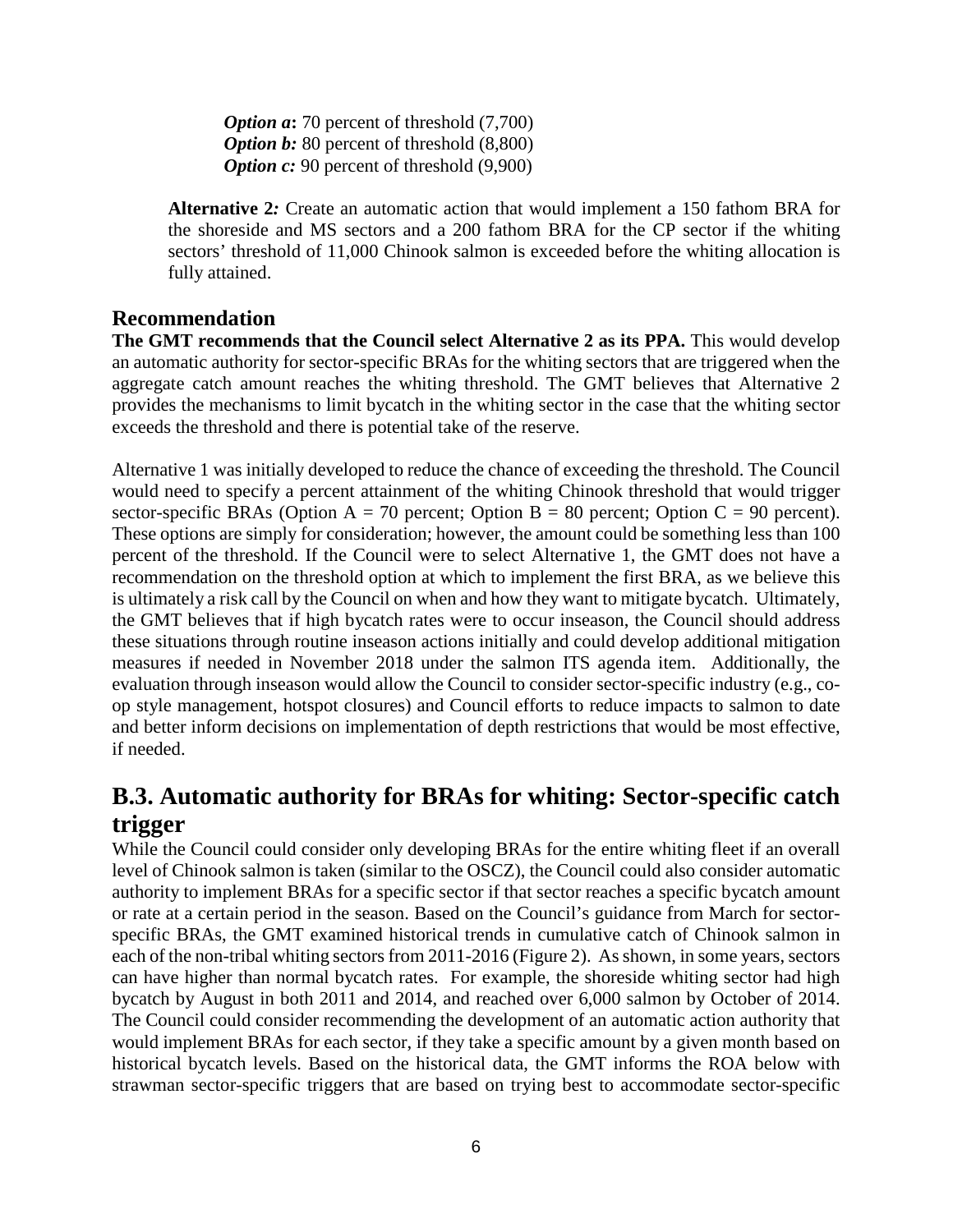

historical bycatches shown in [Figure 2.](#page-6-2) These suggested values cover observed but higher than normal catches in recent years.

Sector - CATCHER PROCESSOR ..... MOTHERSHIP ---- SHORESIDE

#### <span id="page-6-2"></span>**Figure 2. Cumulative Bycatch of Chinook salmon (numbers of fish) in the non-tribal whiting sectors, 2011-2016.**

#### <span id="page-6-0"></span>**Range of Alternatives**

**No Action:** No automatic authority in regulation for salmon bycatch mitigation in the whiting sector.

**Alternative 1:** Create an automatic action authority where a whiting sector's specific catch is the trigger for NMFS to implement the following BRAs.

- If the shoreside whiting sector is projected to exceed or exceeds 4,000 Chinook salmon by September 30, NMFS will implement a coastwide BRA at 150 fm for that sector; and
- If the MS sector is projected to exceed or exceeds 3,000 Chinook salmon by September 30, NMFS will implement a coastwide BRA at 150 fm for that sector; and
- If the CP sector is projected to exceed or exceeds 3,000 Chinook salmon by September 30, NMFS will implement a coastwide BRA at 200 fm for that sector.

#### <span id="page-6-1"></span>**Recommendation**

**For Item B.3, the GMT does not recommend the Council select an action alternative at this time.** The Council already has the ability to recommend a sector-specific BRA be implemented through routine inseason action at a Council meeting if one sector has higher than normal bycatch.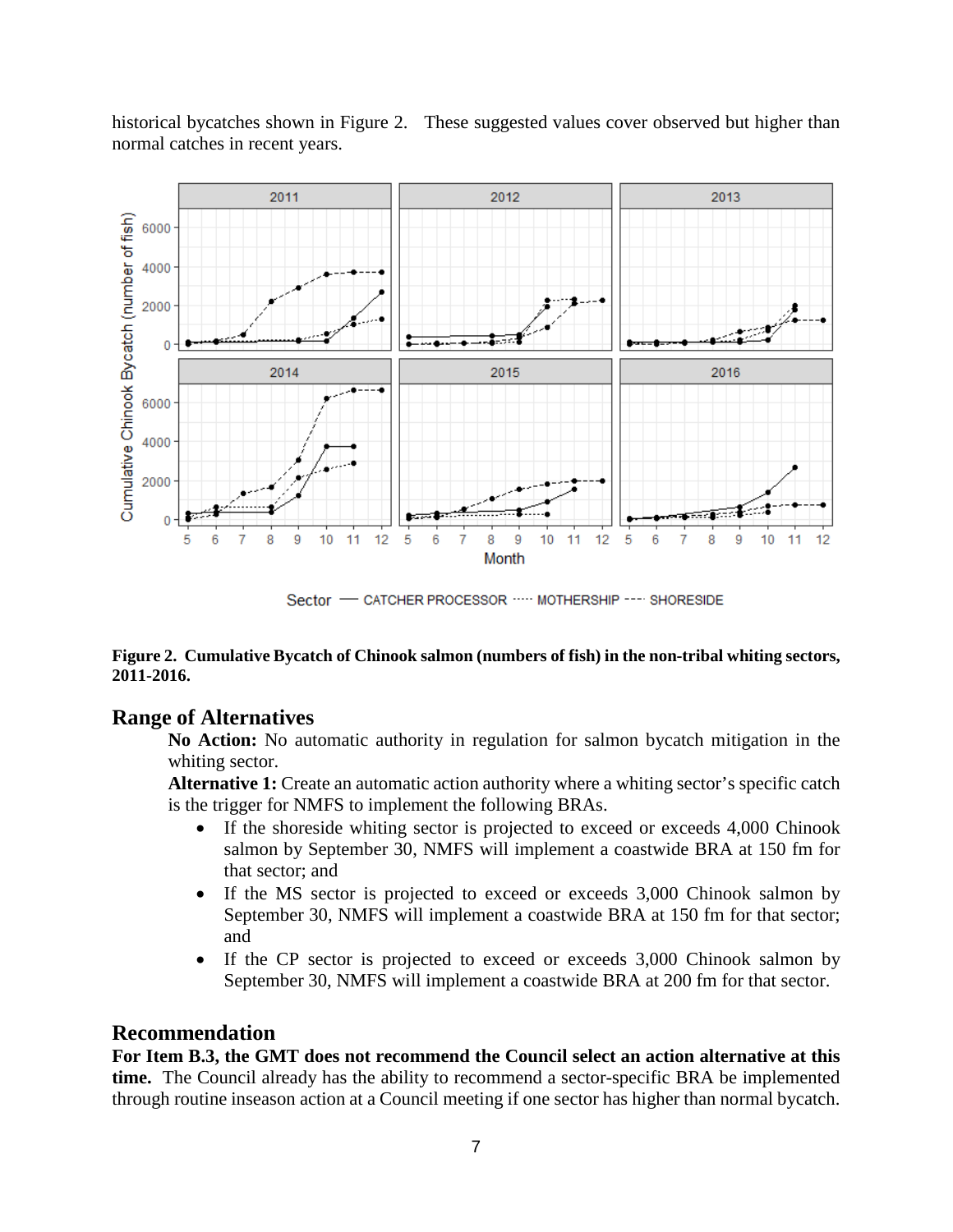As stated above, the GMT does find merit in sector-specific triggers since it would increase individual sector accountability by creating numerical triggers to which they can manage. However, these triggers could also reduce flexibility if certain sectors are constrained while overall Chinook salmon bycatch is low. The GMT recognizes that industry has shown in recent years that they are willing and able to self-regulate to avoid Chinook bycatch. If desired, the Council could consider additional actions in November 2018 under the Salmon ITS agenda item.

## <span id="page-7-1"></span><span id="page-7-0"></span>**Issue C: Mitigation Measures for non-whiting Item C.1. Automatic authority for non-whiting trawl Description**

<span id="page-7-2"></span>The 2017 Salmon ITS specifies that full attainment of a sector's threshold plus the full reserve would result in closure of that sector, and closure of the second sector upon attainment of their threshold. Therefore, full attainment of the non-whiting threshold plus the reserve would result in closure of all the non-whiting fisheries (i.e., midwater non-whiting trawl, bottom trawl, and select non-trawl fisheries). Of the non-trawl fisheries, this includes the fixed gear (limited entry, open access, and individual fishing quota), recreational groundfish fisheries outside of salmon seasons, and the Oregon recreational longleader fishery (April-October). It does not pertain to recreational groundfish fisheries during open salmon seasons, when the majority of recreational groundfish effort occurs.

The Council was interested in the GMT's recommendation in our March 2018 statement to "set aside" a portion of the non-whiting threshold to account for the relatively minor non-trawl impacts and to attempt to provide protection for these fisheries. After taking into account the non-trawl impacts, the Council could establish a trigger point for implementing management measures (e.g., depth restrictions) to slow down salmon bycatch by the non-whiting trawl sector, to minimize disruption of the non-whiting, non-trawl fisheries.

In our March 2018 report, the GMT originally proposed a "set-aside" of 404 fish for the non-trawl sectors. This number was based on the maximum bycatch of 124 Chinook salmon for nearshore/non-nearshore, the 18 maximum for California primary skiff recreational bottomfish fisheries outside the salmon season, and the 12 assumed-maximum for Oregon longleader. The 404 fish "set-aside" includes a 250 fish cushion to address uncertainty in the commercial nontrawl, Oregon/Washington recreational bottomfish outside salmon seasons, and California recreational fisheries (except the primary skiff fishery) outside salmon seasons. For simplicity, the GMT has rounded 404 to 400 in the ROA below.

During discussions in March, the Council wanted to consider a higher amount to account for additional uncertainty, especially if the recreational salmon seasons were short, or even closed. Therefore, the GMT proposes a second alternative that would create a 625 Chinook salmon "setaside" for the non-trawl sectors within the non-whiting threshold of 5,500. This number is based on the current 400 estimate plus the "worst case" scenario of the salmon season being closed in California. California Department of Fish and Wildlife (CDFW) staff estimates that ~225 Chinook salmon could be taken (but discarded) by recreational directed groundfish trips. The GMT notes that the addition of the 225 Chinook that CDFW estimates for a worst case scenario would be double counting the portion of the impacts, which include all California sport fisheries except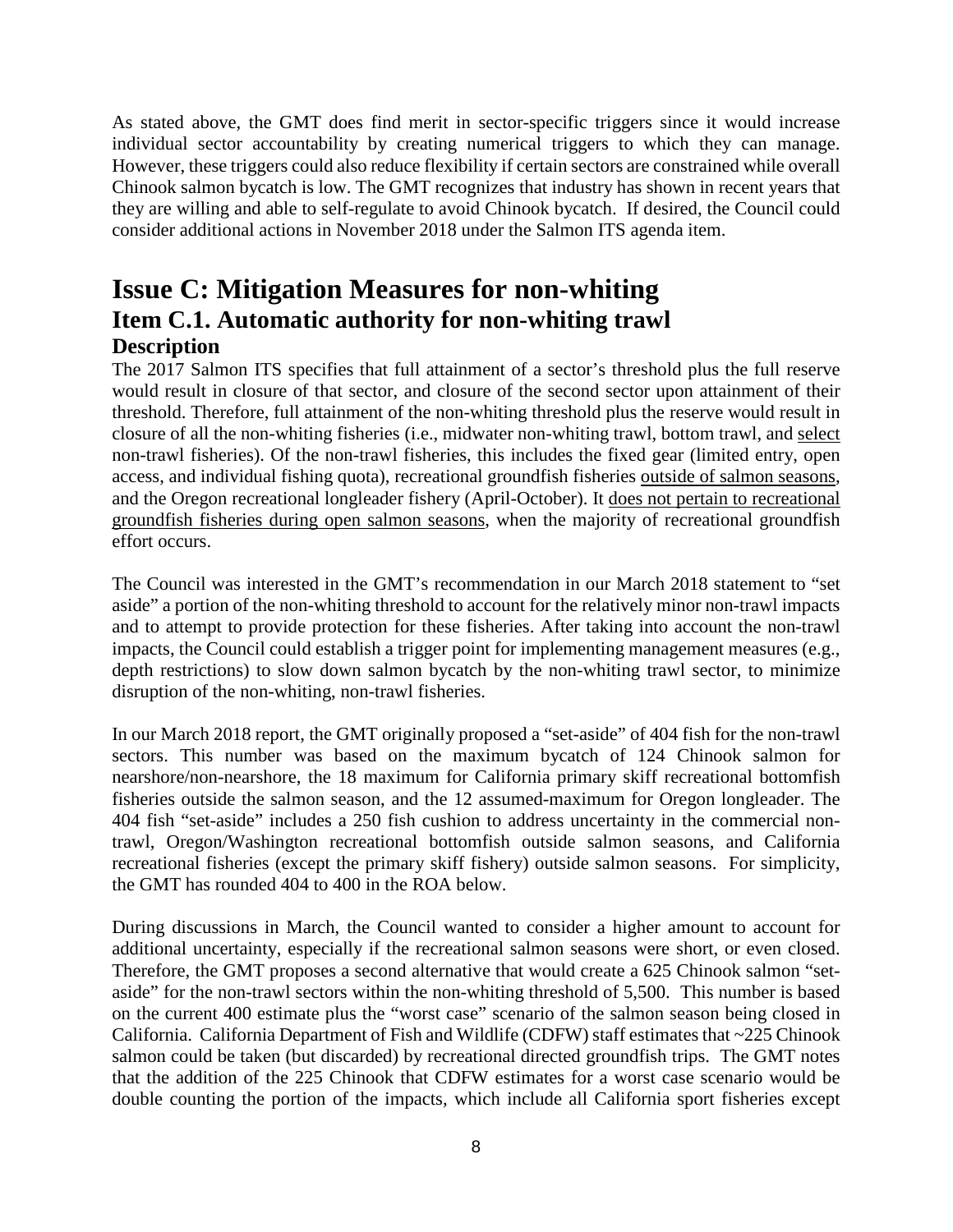primary skiffs, that were already accounted for in the 250 fish cushion; however, the doublecounted portion is difficult to calculate.

#### <span id="page-8-0"></span>**Range of Alternatives**

**No Action:** No automatic authority

**Alternative 1:** Create an automatic action authority where the aggregate non-whiting trawl catch (bottom trawl and midwater trawl) against the threshold is the trigger for NMFS to implement a 75 fathom BRA for the non-whiting midwater trawl fishery when X percent of the threshold is taken:

*Option a*: 70 percent of the 5,100 non-whiting trawl reference point (3,570) *Option b*: 80 percent of the 5,100 non-whiting trawl reference point (4,080) *Option c*: 90 percent of the 5,100 non-whiting trawl reference point (4,590)

**Alternative 2:** Create an automatic action authority to implement a 100 fathom BRA for the non-whiting midwater trawl fishery when the non-whiting threshold is exceeded.

#### <span id="page-8-1"></span>**Recommendation**

**The GMT recommends the Council select No Action for Item C.1 for the midwater non-**whiting fishery. As stated in [Agenda Item F.3.a, Supplemental GMT Report 1,](https://www.pcouncil.org/wp-content/uploads/2018/04/F3a_Supp_ProjectTeam_Presentation1_Hanshew_etal_APR2018BB.pdf) the GMT believes that the Council could take a more holistic approach in managing the non-whiting sector by considering automatic authorities for all non-whiting gears (bottom and midwater non-whiting trawl and non-trawl fisheries) together in November 2018 under the salmon ITS agenda item.

The GMT notes there has been considerable interest in developing measures to provide seamless continuation of the non-trawl fisheries. As shown in **[Table 1](#page-9-2)**, the 400 fish deduction to non-trawl would provide ample cushioning since it would be two to six times more than what they take. It would also cover the non-trawl total for most years even assuming the worst case scenario of California not having a recreational salmon season. The sole exception could have been a 30-fish overage in 2012, noting this was an atypically high year.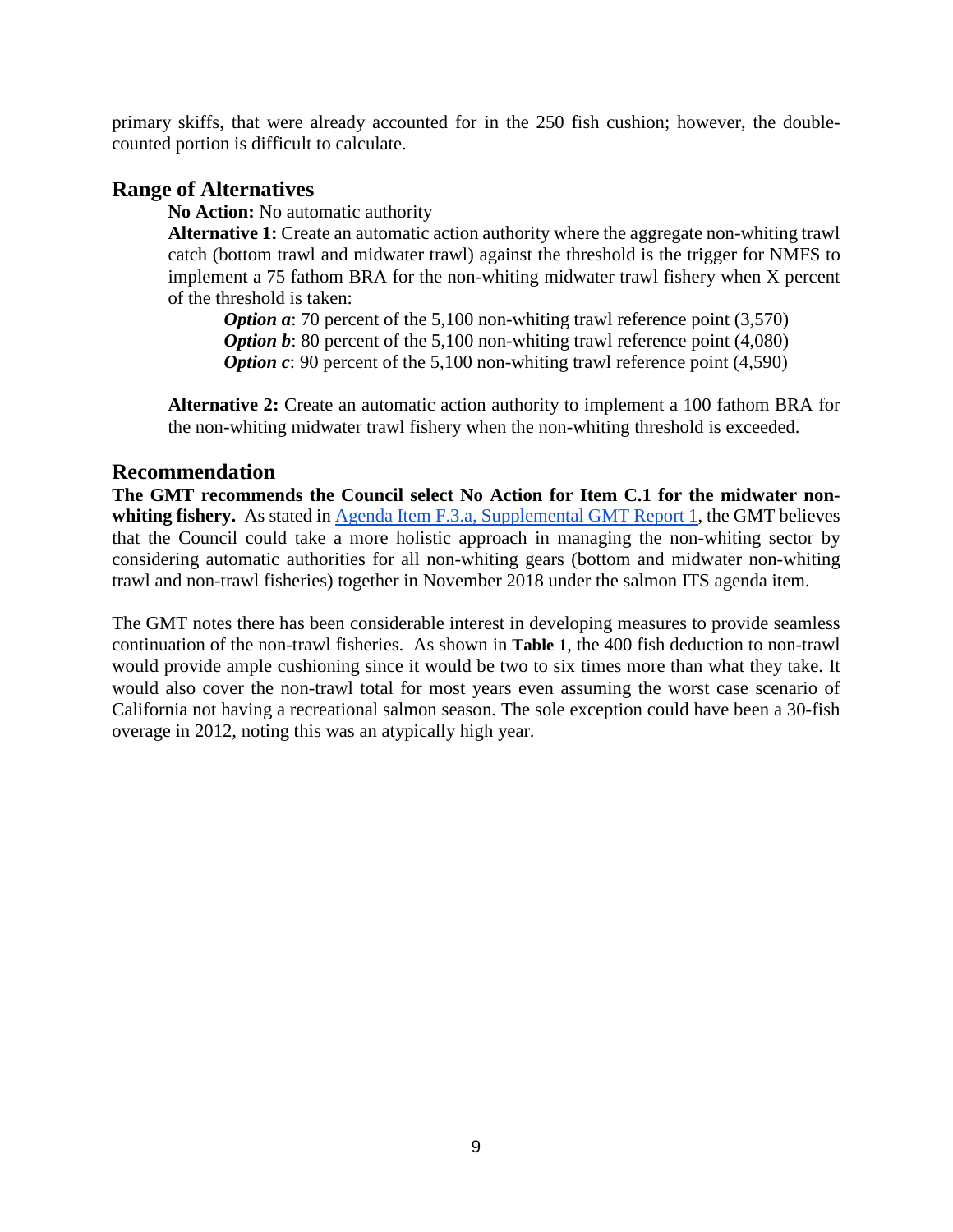| <b>Sector</b>                                               | 2010   | 2011           | 2012           | 2013 | 2014           | 2015           | 2016           | 2017 |
|-------------------------------------------------------------|--------|----------------|----------------|------|----------------|----------------|----------------|------|
| WA Rec. outside<br>salmon                                   | 34     | 96             | 111            | 11   | 65             | 47             | 64             | 40   |
| OR Rec. outside<br>salmon                                   | 3      | $\overline{2}$ | $\overline{2}$ | 16   | $\mathbf{1}$   | 5              | $\overline{0}$ | 7    |
| OR Rec. longleader<br>max projection                        | 12     | 12             | 12             | 12   | 12             | 12             | 12             | 12   |
| CA Rec. outside<br>salmon                                   | a      | a              | 18             | 8    | $\overline{0}$ | $\overline{0}$ | 3              | a    |
| <b>Commercial FG</b>                                        | 16     | 8              | 63             | 122  | 34             | 40             | 15             | a    |
| <b>Total</b>                                                | 65     | 118            | 206            | 169  | 112            | 104            | 94             | a/   |
| <b>Total with worst</b><br>case for CA needing<br>extra 225 | 290 b/ | 343 b/         | 431            | 394  | 337            | 329            | 319            | a/   |

<span id="page-9-2"></span>**Table 1: Recent years' Chinook salmon bycatch mortality (in numbers of fish) by non-trawl sectors.**

 $a$  = data available but estimates not yet finalized

 $b$  = totals do not include CA rec. estimates, which have not been finalized

Therefore, the GMT believes the best method for cushioning the non-trawl sectors is within the reserve rules alternatives below (Item D.2.). Even without automatic authorities, the Council would still have the ability to mitigate high bycatch inseason with routine BRAs.

## <span id="page-9-0"></span>**Item C.2. Columbia River and Klamath River Conservation Zone Prohibitions**

#### <span id="page-9-1"></span>**Description**

Current regulations at 660.131 define the Klamath and Columbia River Salmon Conservation Zones as groundfish closed areas, and vessels using midwater trawl gear fishing during the primary whiting season are prohibited from entering them. These two areas are further described in regulations as:

*Klamath River Salmon Conservation Zone.* The ocean area surrounding the Klamath River mouth bounded on the north by 41° 38.80′ N. lat. (approximately 6 nm north of the Klamath River mouth), on the west by 124° 23′ W. long. (Approximately 12 nm from shore), and on the south by 41° 26.80′ N. lat. (approximately 6 nm south of the Klamath River mouth).

*Columbia River Salmon Conservation Zone.* The ocean area surrounding the Columbia River mouth bounded by a line extending for 6 nm due west from North Head along 46° 18′ N. lat. to 124° 13.30′ W. long., then southerly along a line of 167 True to 46° 11.10′ N. lat. and 124° 11′ W. long. (Columbia River Buoy), then northeast along Red Buoy Line to the tip of the south jetty.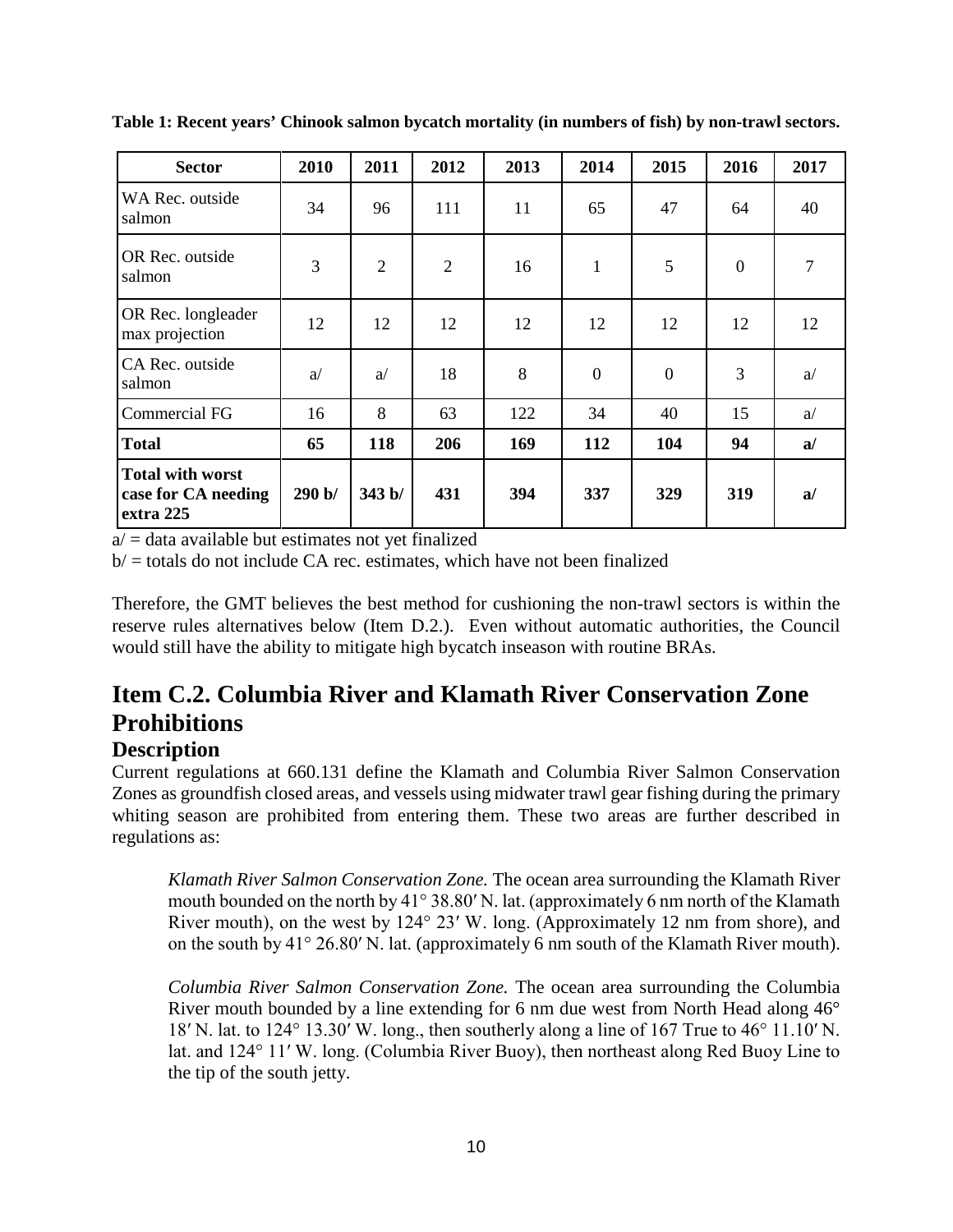[Figure 3](#page-11-0) through [Figure 5](#page-13-0) show where these two areas are found within the waters off the west coast and the bottom trawl and non-whiting midwater trawl effort that has occurred near these areas between 2011 and 2015.

T&C 2e of the 2017 Salmon ITS states that "NMFS and the Council shall implement regulations within 2 years of issuance of this opinion to prohibit the following within the nearshore Klamath and Columbia River Salmon Conservation Zones:

- 1. Bottom trawling (except with a selective flatfish trawl gear), and
- 2. All non-whiting midwater trawling."

As the Biological Opinion (BiOp) was issued in December 2017, these provisions must be in place by December 2019. The GMT believes that the 2019-2020 biennial process is the most efficient pathway to put these regulations into effect and has developed the following range of alternatives for the Council's consideration.

#### <span id="page-10-0"></span>**Range of Alternatives**

**No Action:** Maintain the current prohibitions, which restrict midwater trawl gear, during the Pacific whiting primary season, from fishing inside the Klamath River Salmon Conservation Zone or the Columbia River Salmon Conservation Zone.

**Alternative 1:** Prohibit all midwater trawling within the Klamath River Salmon Conservation Zone and Columbia River Salmon Conservation Zone year-round; and

Prohibit the use of all bottom trawl gear except selective flatfish trawl inside the Klamath River Salmon Conservation Zone and Columbia River Salmon Conservation Zone.

### <span id="page-10-1"></span>**Recommendation The GMT recommends the Council select Alternative 1.**

When the regulations were originally developed to protect the Klamath River Salmon Conservation Zone and Columbia River Salmon Conservation Zone from midwater trawling, there was no midwater trawling outside the Pacific whiting primary season. Therefore, all midwater trawling was essentially prohibited in these areas [\(Figure 3;](#page-11-0) no midwater effort has been observed near the Klamath River Salmon Conservation Zone). However, with the upcoming increase in catch limits for midwater stocks and the development of a year-round, coastwide midwater exemption within the 2018 trawl gear EFP, there is a potential that future non-whiting midwater trawling could take place in these areas. Alternative 1 would allow the same protections to remain in place if the Council moves in the direction of a year-round midwater trawl fishery.

Alternative 1 would also maintain the current prohibition on the use of bottom trawl, other than selective flatfish trawl gear, inside the Columbia River Salmon Conservation Zone [\(Figure 4\)](#page-12-0) and Klamath River Salmon Conservation Zone [\(Figure 5\)](#page-13-0) once NMFS implements the current suite of recommendations the Council made under the gear package. Because selective flatfish trawl is currently required shoreward of the trawl rockfish conservation area in the area north of 40° 10'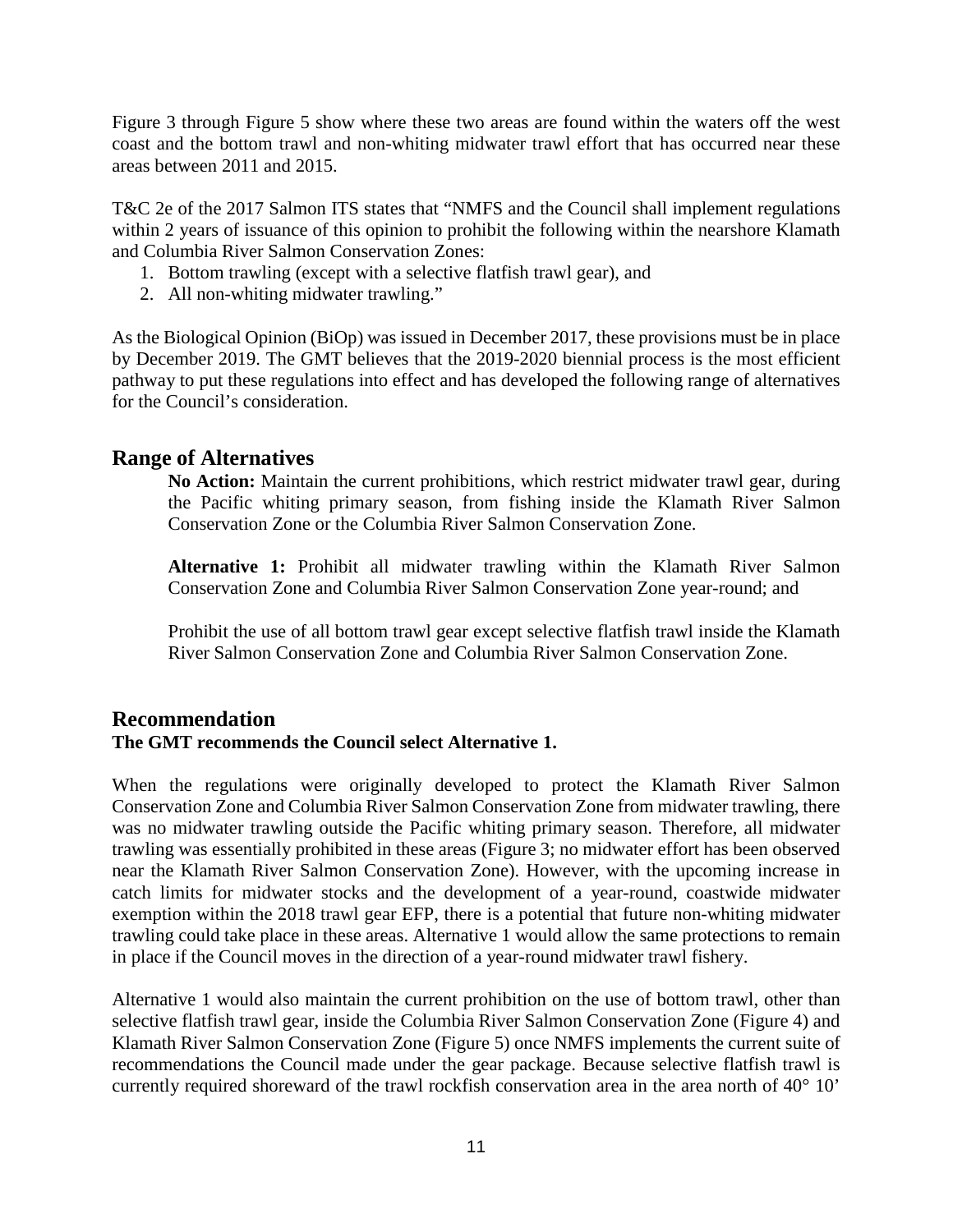N. lat., maintaining this prohibition would not have any additional implications beyond what we see under the No Action alternative and would keep the fishery in compliance with the ITS.



<span id="page-11-0"></span>**Figure 3. Map of 2011-2015 non-midwater trawl fishing effort around and within the Columbia River Salmon Conservation Zone.** Effort layer was created in response to the Biological Opinion on Continuing Operation of the Pacific Coast Groundfish Fishery and is published on the [Northwest Fishery](https://www.nwfsc.noaa.gov/data/map)  [Science Center Data Warehouse.](https://www.nwfsc.noaa.gov/data/map)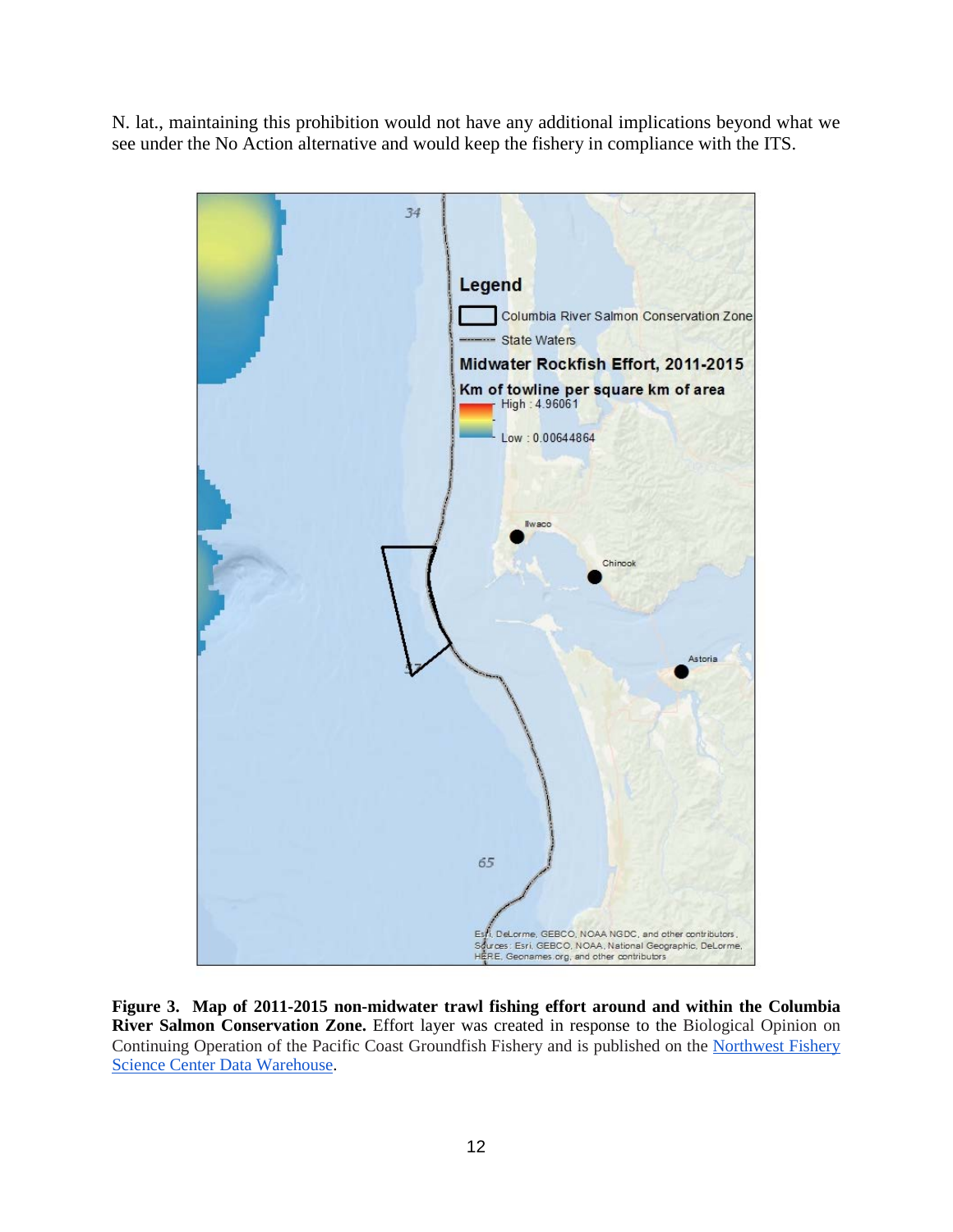<span id="page-12-0"></span>

**Figure 4. Map of 2011-2015 bottom trawl fishing effort around and within the Columbia River Salmon Conservation Zone.** Effort layer was created in response to the Biological Opinion on Continuing Operation of the Pacific Coast Groundfish Fishery and is published on the [Northwest Fishery Science](https://www.nwfsc.noaa.gov/data/map)  [Center Data Warehouse.](https://www.nwfsc.noaa.gov/data/map)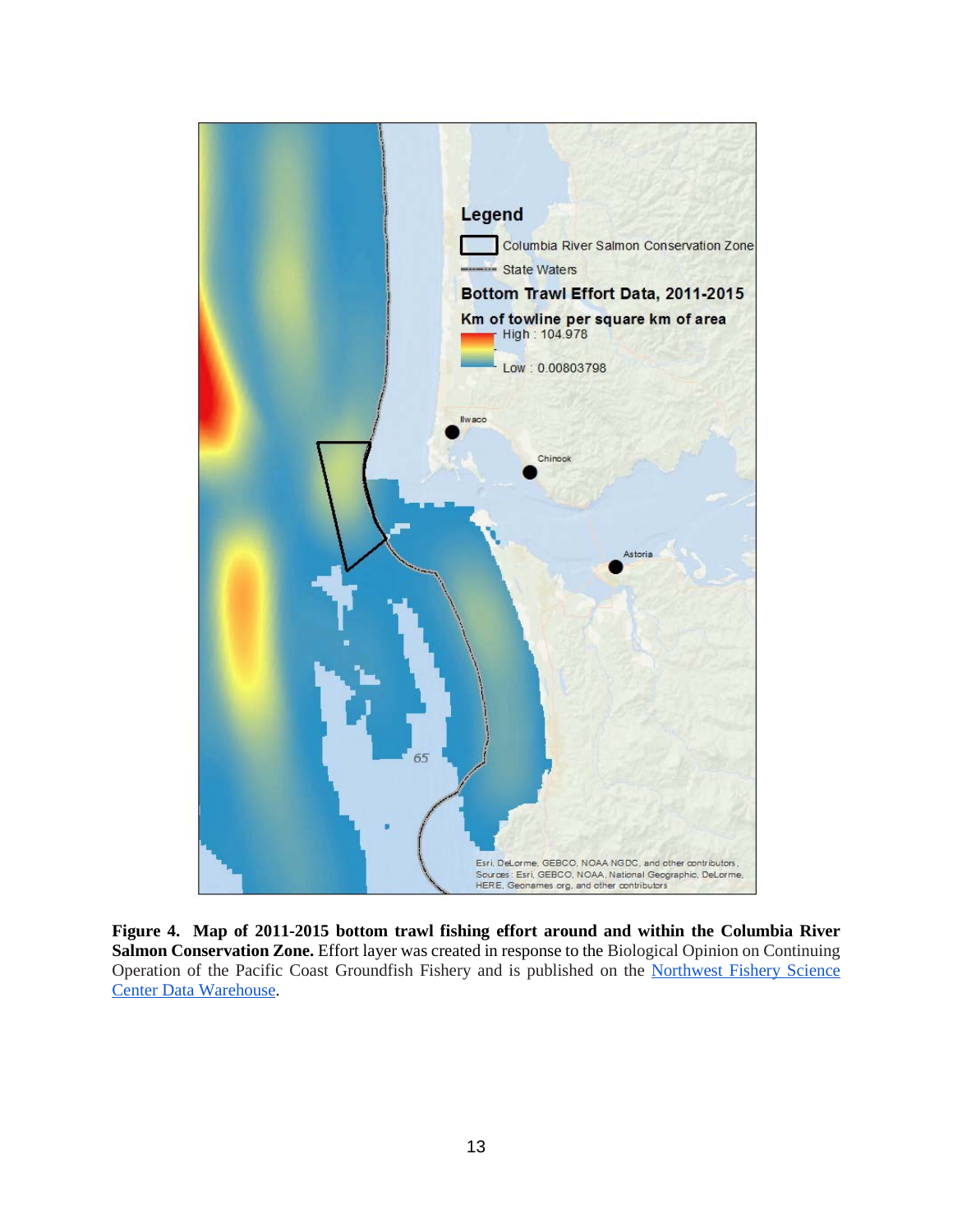<span id="page-13-0"></span>

**Figure 5. Map of 2011-2015 bottom trawl fishing effort around and within the Klamath River Salmon Conservation Zone.** Effort layer was created in response to the Biological Opinion on Continuing Operation of the Pacific Coast Groundfish Fishery and is published on the [Northwest Fishery Science](https://www.nwfsc.noaa.gov/data/map)  [Center Data Warehouse.](https://www.nwfsc.noaa.gov/data/map)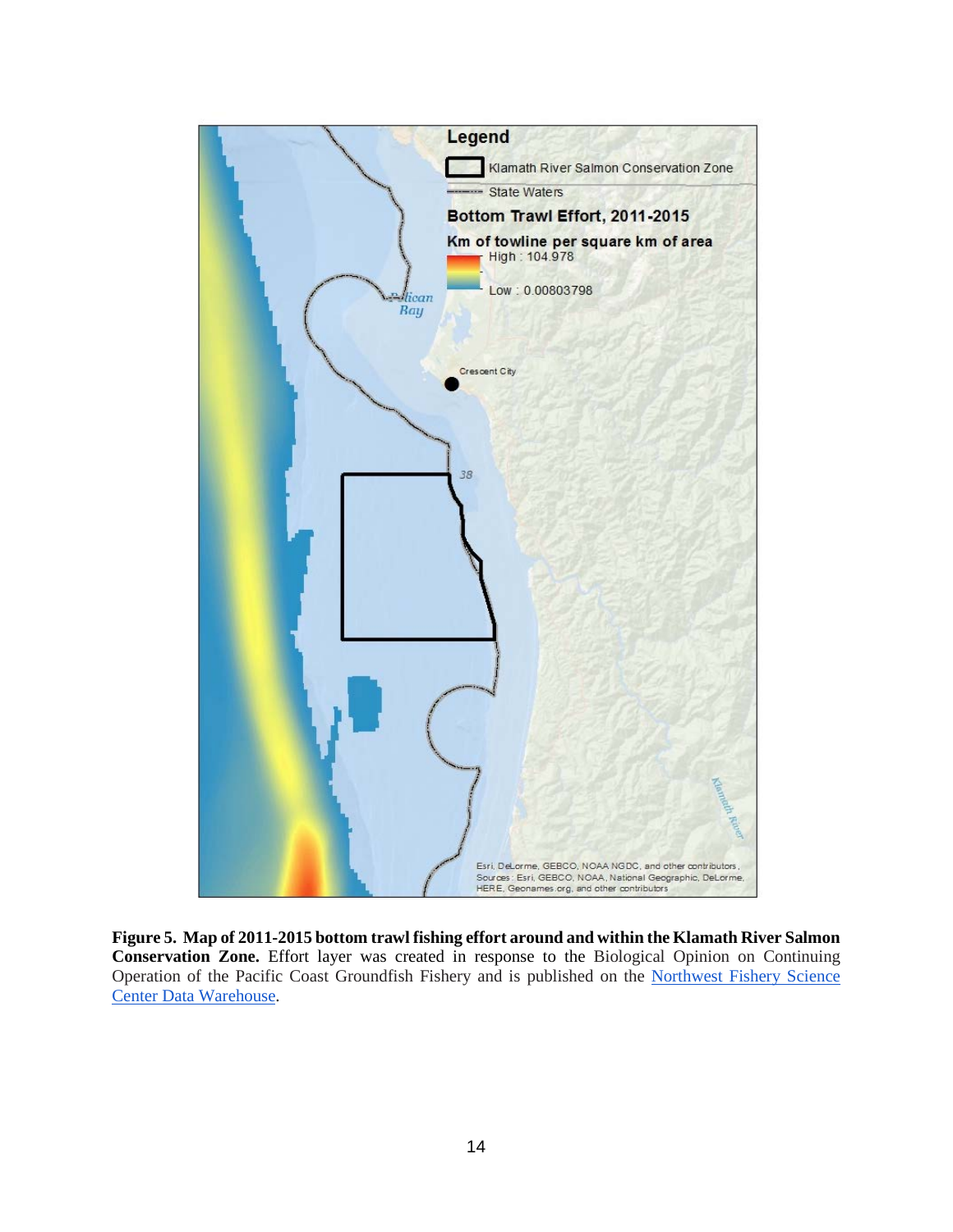## <span id="page-14-0"></span>**Issue D: Reserve rules**

## <span id="page-14-1"></span>**D.1. Automatic closure of sector(s) when threshold and reserve reached**

### <span id="page-14-2"></span>**Description**

T&C 3c of the Salmon ITS requires the Council and NMFS to develop regulations, through the 2019-2020 biennial harvest specifications and management measures process, to create an automatic authority which could be used to close a sector (whiting or non-whiting) when that sector exceeds its guideline plus the reserve, or when one sector has been closed under the prior scenario and the other sector reaches its guideline.

### <span id="page-14-3"></span>**Range of Alternatives**

**No Action:** No automatic authorities around the Chinook salmon thresholds will be implemented in regulation.

**Alternative 1:** Create two automatic authorities in regulations that would allow NMFS to

- a) close either sector (whiting or non-whiting) upon that sector having exceeded or being projected to exceed its Chinook salmon bycatch threshold and the reserve amount of 3,500, and
- b) close a sector (whiting or non-whiting) when one sector has been closed after exceeding or being projected to exceed its Chinook salmon bycatch threshold and the reserve amount of 3,500, and the second sector exceeds or is projected to exceed its salmon bycatch threshold.

### <span id="page-14-4"></span>**Recommendation**

**The GMT recommends that the Council select Alternative 1 as PPA as it is required to meet the T&Cs of the ITS.** 

## <span id="page-14-5"></span>**D.2. Sector Specific Reserve Limits**

### <span id="page-14-6"></span>**Description**

As noted in [Agenda Item H.5.a, GMT Report 1, March 2018,](https://www.pcouncil.org/wp-content/uploads/2018/02/H5a_GMT_Rpt1_Mar2018BB.pdf) if the Council did not develop rules pre-season, or give guidance during inseason at a Council meeting, a sector could fish over their Chinook bycatch threshold, and access the reserve with no mitigation measures implemented. There were several concerns about the potential for high Chinook bycatch in the trawl sectors leading to the closure of the non-trawl sectors, as the 2017 ITS requires NMFS to close a sector if the threshold and the reserve is exceeded or close both sectors if both thresholds and the reserve are exceeded. Therefore, the Council asked the GMT to develop rules limiting portions of the reserve that could be taken by a sector in the situation that they exceeded their threshold, while allowing for seamless continuation of the non-trawl fisheries.

As a reminder, access to the reserve "will not be available as a matter of course to allow the sectors to exceed their bycatch guidelines" (pg. 2-185 of the ITS). The GMT believes that the mitigation measure alternatives proposed above would need to be coupled with the ROA below in order to meet the intent of the reserve.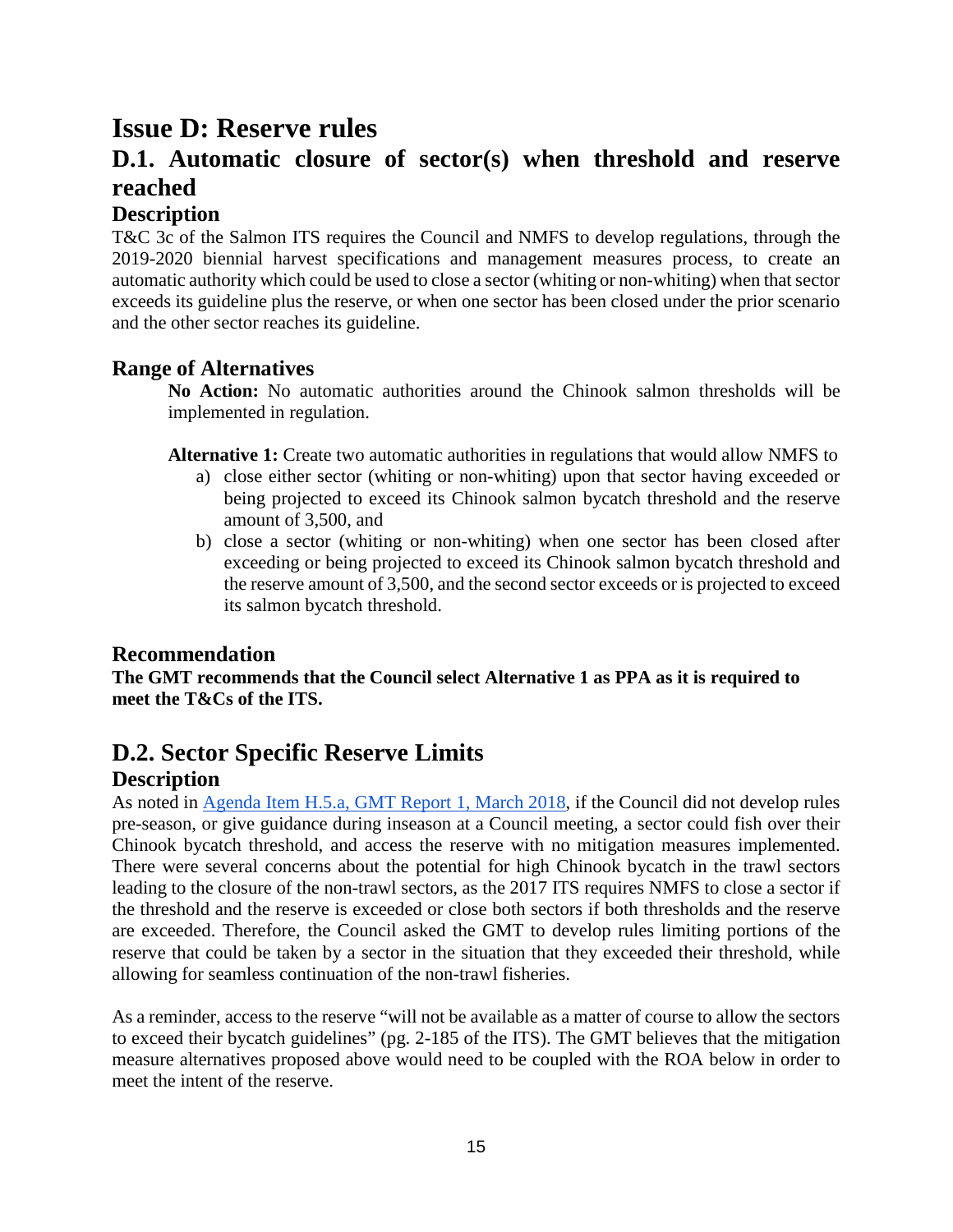#### <span id="page-15-0"></span>**Range of Alternatives**

**No Action**: No reserve rules established in regulation (sectors could continue fishing as normal, even if threshold is exceeded).

**Alternative 1**: Develop the following automatic closures in regulation as stop-gaps for action to occur between Council meetings.

*Whiting*: If the whiting sectors (tribal and non-tribal) exceed the 11,000 Chinook salmon threshold after mitigation measures [A.2., A.3.] are implemented, fishing may continue until 1,500 additional Chinook salmon are taken. If the sector reaches or exceeds a total of 12,500 Chinook salmon, the sector will be automatically closed.

*Non-Whiting Trawl (bottom and midwater):* If the non-whiting trawl sectors (bottom trawl and non-whiting midwater trawl) exceed the 5,500 Chinook salmon threshold after mitigation measures [B.2.] are implemented, fishing may continue until 1,500 additional Chinook salmon are taken. If the sector reaches a total of 7,000 Chinook salmon, the sector will be automatically closed.

#### <span id="page-15-1"></span>**Recommendation**

#### **The GMT recommends the Council consider Alternative 1 as the PPA, as it would limit fisheries from taking the entire reserve and would provide for seamless continuation of the non-trawl fisheries.**

In order to keep the non-trawl fisheries operating, 500 Chinook salmon would be reserved for the non-trawl fisheries to ensure that the total of 20,000 Chinook salmon is not taken, which would result in the closure of all groundfish fisheries. The estimate of 400 Chinook salmon is already conservative given previously observed bycatch by the fishery (see Table 2), so a total of 500 fish provides an additional buffer for the non-trawl sectors. The 500 Chinook would also be expected to provide enough cushion in a worst case scenario of a complete closure of the California recreational fishery, where projected bycatch for all non-trawl fisheries would be 430 or less.

To be clear, this would result in closure of the whiting fisheries at 12,500 chinook salmon (11,000 whiting threshold + 1,500 Chinook salmon out of the reserve). It would also shut down only the non-whiting midwater and bottom trawl fisheries if they catch 7,000 Chinook salmon (5,500 nonwhiting threshold  $+ 1,500$  Chinook salmon out of the reserve), leaving the non-trawl fisheries open.

The GMT notes that the Alternative 1 automatic closure trigger points are strawman proposals based on earlier Council feedback and could be adjusted to other amounts if the Council chooses this now or in future cycles.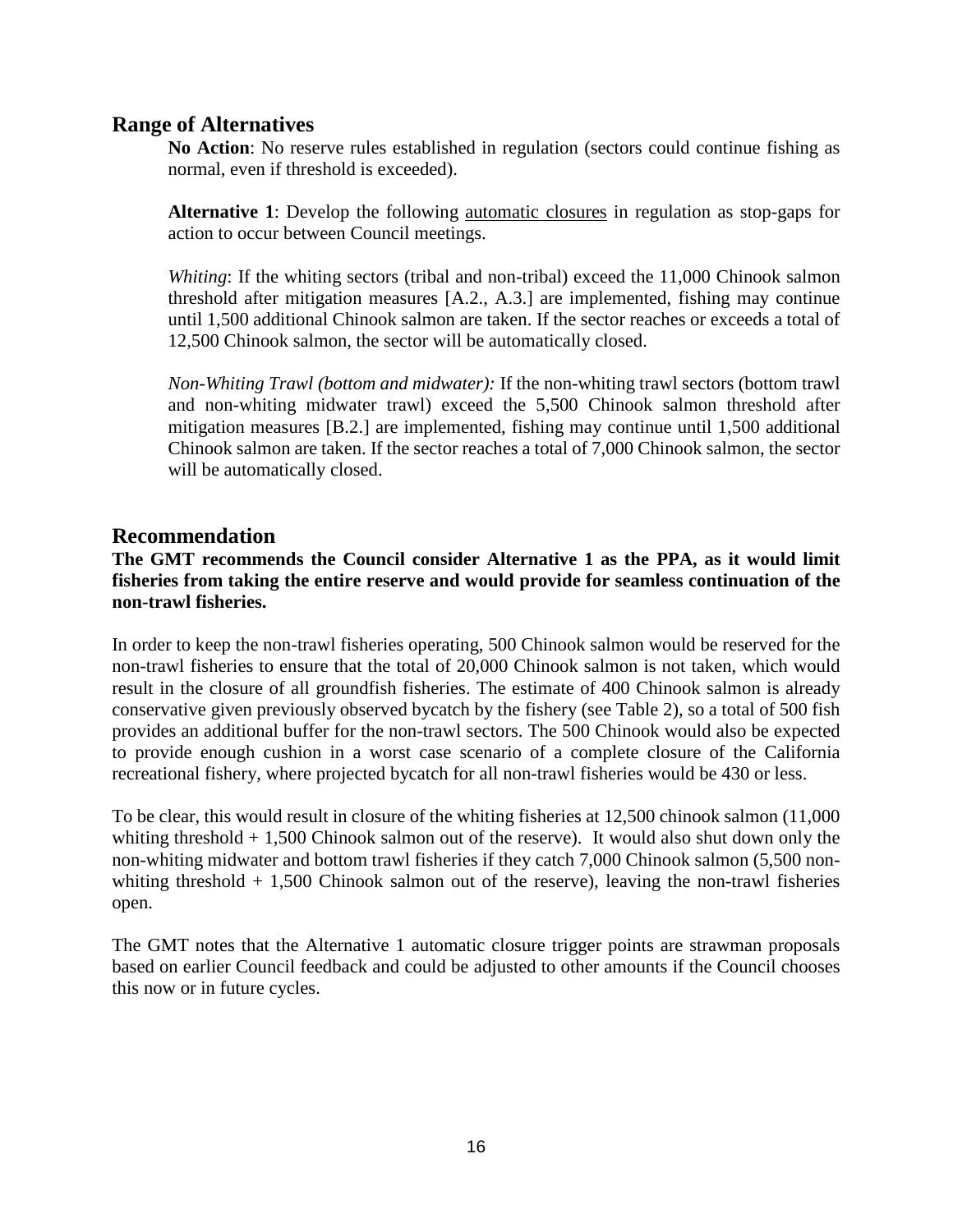# **Appendix A. Salmon Mitigation Measure Summary & Recommendations**

#### **GMT recommendations in bold**

<span id="page-16-0"></span>

| <b>Issue</b>                                                | <b>Item</b><br><b>Number</b> | <b>Name</b>                                                          | <b>Alternatives</b>                                                                                                                                                                                                                                                                                                                                                                                                                                                                                                                                                                                                                                                                                                                                                                                               |
|-------------------------------------------------------------|------------------------------|----------------------------------------------------------------------|-------------------------------------------------------------------------------------------------------------------------------------------------------------------------------------------------------------------------------------------------------------------------------------------------------------------------------------------------------------------------------------------------------------------------------------------------------------------------------------------------------------------------------------------------------------------------------------------------------------------------------------------------------------------------------------------------------------------------------------------------------------------------------------------------------------------|
| A: Expansion of<br>Routine BRAs for<br><b>Midwater Gear</b> | A.1.                         | Expansion of Routine BRAs for<br><b>Midwater Gear</b>                | No Action: BRAs are available through routine inseason action at 75, 100,<br>and 150 fathom depth contours for mitigating salmon bycatch for vessels<br>using midwater gear.<br>Alternative 1: In addition to the current BRAs, add the 200 fathom<br>depth contour for use as a BRA for vessels using midwater gear<br>through routine action.                                                                                                                                                                                                                                                                                                                                                                                                                                                                   |
|                                                             | B.1.                         | Ocean Salmon Conservation Zone                                       | No Action: Maintain the OSCZ<br>Alternative 1: Eliminate the OSCZ from regulation                                                                                                                                                                                                                                                                                                                                                                                                                                                                                                                                                                                                                                                                                                                                 |
| <b>B</b> : Whiting<br>Mitigation<br><b>Measures</b>         | B.2.                         | Automatic authority for BRAs for<br>whiting: Aggregate Catch Trigger | No Action: BRAs not available as an automatic action for mitigating<br>salmon bycatch in the whiting sector.<br>Alternative 1: Create an automatic action authority where the aggregate<br>whiting catch (tribal and non-tribal) is the trigger for NMFS to implement<br>a 100 fathom BRA for the shoreside and mothership sector and a 150<br>fathom BRA for the catcher/processor when X percent of the threshold is<br>taken:<br><i>Option a</i> : 70 percent of threshold (7,700)<br>Option b: 80 percent of threshold (8,800)<br>Option c: 90 percent of threshold (9,900)<br>Alternative 2: Create an automatic action that would implement a 150<br>fathom BRA for the shoreside and mothership sector and a 200<br>fathom BRA for the catcher/processor if the whiting sector's<br>threshold is exceeded. |
|                                                             | B.3.                         | Automatic authority for BRAs for<br>whiting: Sector-Specific Catch   | No Action: No automatic authority in regulation for salmon bycatch<br>mitigation in the whiting sector.                                                                                                                                                                                                                                                                                                                                                                                                                                                                                                                                                                                                                                                                                                           |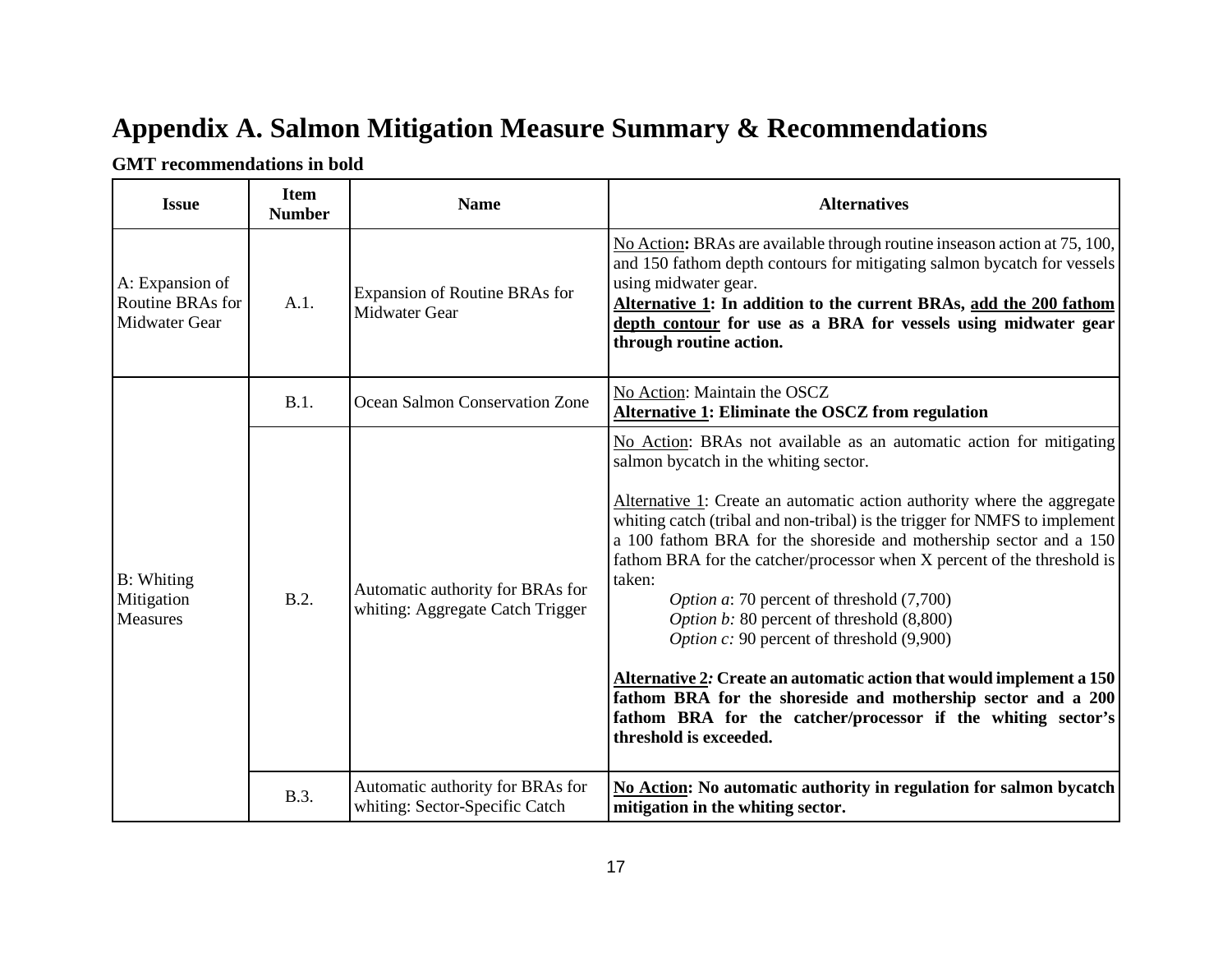| <b>Issue</b>                                    | <b>Item</b><br><b>Number</b> | <b>Name</b>                                                               | <b>Alternatives</b>                                                                                                                                                                                                                                                                                                                                                                                                                                                                                                                                                                                                                                                                                                                                                                                                                |
|-------------------------------------------------|------------------------------|---------------------------------------------------------------------------|------------------------------------------------------------------------------------------------------------------------------------------------------------------------------------------------------------------------------------------------------------------------------------------------------------------------------------------------------------------------------------------------------------------------------------------------------------------------------------------------------------------------------------------------------------------------------------------------------------------------------------------------------------------------------------------------------------------------------------------------------------------------------------------------------------------------------------|
|                                                 |                              | Trigger                                                                   | Alternative 1: Create an automatic action authority where a whiting<br>sector's specific catch is the trigger for NMFS to implement the following<br>BRAs.<br>If the shoreside whiting sector is projected to exceed or<br>exceeds 4,000 Chinook salmon by September 30, NMFS will<br>implement a coastwide BRA at 150 fm for that sector; and<br>If the MS sector is projected to exceed or exceeds 3,000<br>Chinook salmon by September 30, NMFS will implement a<br>coastwide BRA at 150 fm for that sector; and<br>If the CP sector is projected to exceed or exceeds 3,000<br>Chinook salmon by September 30, NMFS will implement a<br>coastwide BRA at 200 fm for that sector.                                                                                                                                               |
| C: Non-Whiting<br>Mitigation<br><b>Measures</b> | C.1.                         | Automatic authority for non-<br>whiting trawl                             | <b>No Action: No automatic authority</b><br>Alternative 1: Create an automatic action authority where the aggregate<br>non-whiting trawl catch (bottom trawl and midwater trawl) against the<br>threshold is the trigger for NMFS to implement a 75 fathom BRA for the<br>non-whiting midwater trawl fishery when X percent of the threshold is<br>taken:<br><i>Option a</i> : 70 percent of the $5,100$ non-whiting trawl<br>reference point $(3,570)$<br><i>Option b</i> : 80 percent of the $5,100$ non-whiting trawl<br>reference point (4,080)<br><i>Option c</i> : 90 percent of the $5,100$ non-whiting trawl<br>reference point (4,590)<br>Alternative 2: Create an automatic action authority to implement a 100<br>fathom BRA for the non-whiting midwater trawl fishery when the non-<br>whiting threshold is exceeded. |
|                                                 | C.2.                         | Columbia River and Klamath River<br><b>Conservation Zone Prohibitions</b> | No Action: Maintain the current prohibitions which restrict midwater<br>trawl gear, during the pacific whiting primary season, from fishing inside                                                                                                                                                                                                                                                                                                                                                                                                                                                                                                                                                                                                                                                                                 |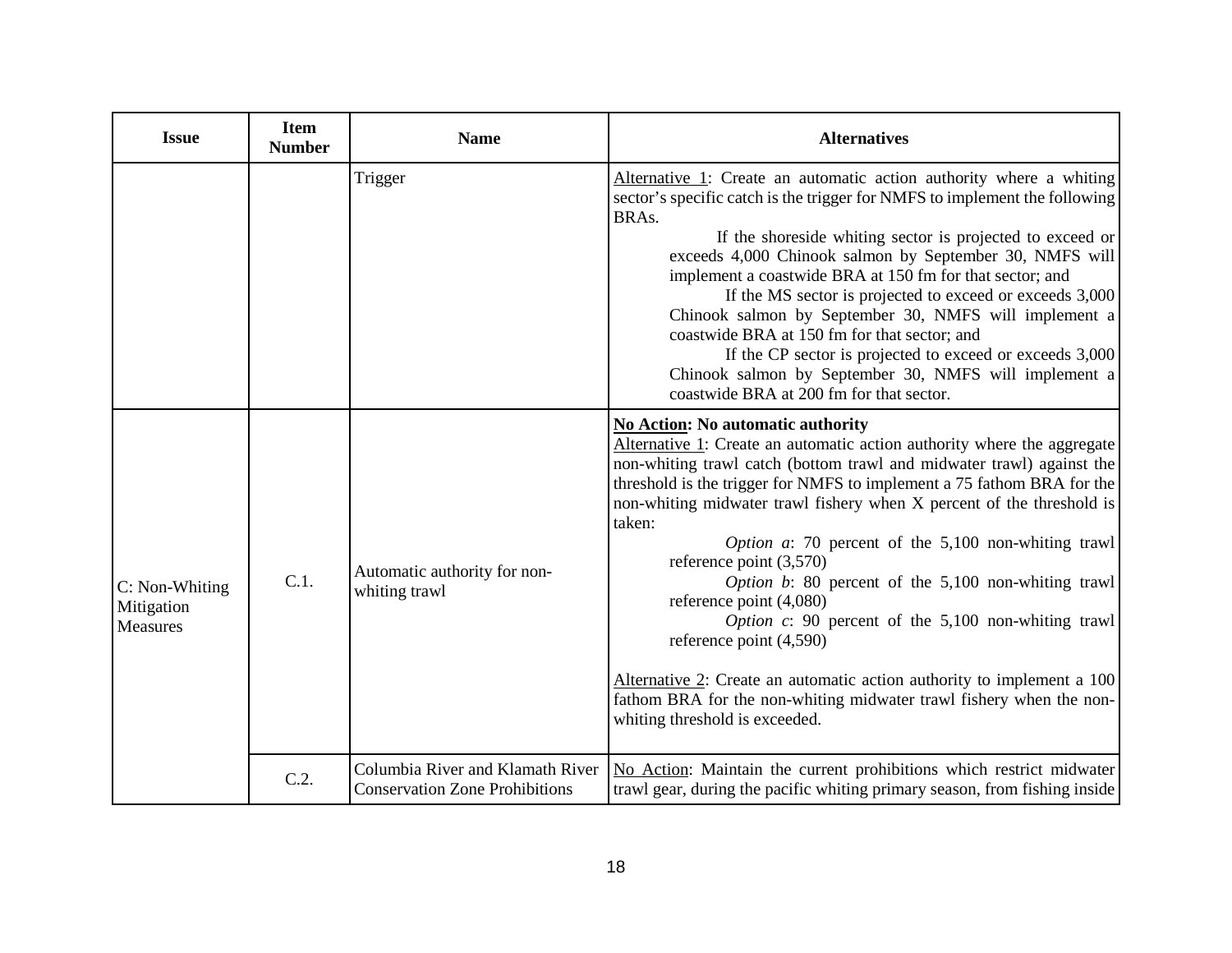| <b>Issue</b>     | <b>Item</b><br><b>Number</b> | <b>Name</b>                                                          | <b>Alternatives</b>                                                                                                                                                                                                                                                                                                                                                                                                                                                                                                                                                                                                                                                                                                |
|------------------|------------------------------|----------------------------------------------------------------------|--------------------------------------------------------------------------------------------------------------------------------------------------------------------------------------------------------------------------------------------------------------------------------------------------------------------------------------------------------------------------------------------------------------------------------------------------------------------------------------------------------------------------------------------------------------------------------------------------------------------------------------------------------------------------------------------------------------------|
|                  |                              |                                                                      | the Klamath River Salmon Conservation Zone or the Columbia River<br>Salmon Conservation Zone.<br>Alternative 1: Prohibit all midwater trawling within the Klamath<br>River Salmon Conservation Zone and Columbia River Salmon<br><b>Conservation Zone year-round; and</b><br>Prohibit the use of all bottom trawl gear except selective flatfish trawl<br>inside the Klamath River Salmon Conservation Zone and Columbia<br><b>River Salmon Conservation Zone.</b>                                                                                                                                                                                                                                                 |
| D. Reserve Rules | $D.1$ .                      | Automatic closure of sector(s) when<br>threshold and reserve reached | No Action: No automatic authorities around the Chinook salmon<br>thresholds will be implemented in regulation<br>Alternative 1: Create two automatic authorities in regulations that<br>would allow NMFS to<br>a) close either sector (whiting or non-whiting) upon that<br>sector having exceeded or being projected to exceed its<br>Chinook salmon bycatch threshold and the reserve<br>amount of 3,500, and<br>b) close a sector (whiting or non-whiting) when one sector<br>has been closed after exceeding or being projected to<br>exceed its Chinook salmon bycatch threshold and the<br>reserve amount of 3,500, and the second sector exceeds or<br>is projected to exceed its salmon bycatch threshold. |
|                  | D.2.                         | Sector Specific Reserve Limits                                       | No Action: No reserve rules established in regulation (sectors could<br>continue fishing as normal, even if threshold is exceeded)<br>Alternative 1: Develop the following automatic closures in regulation<br>as stop-gaps for action to occur between Council meetings.                                                                                                                                                                                                                                                                                                                                                                                                                                          |